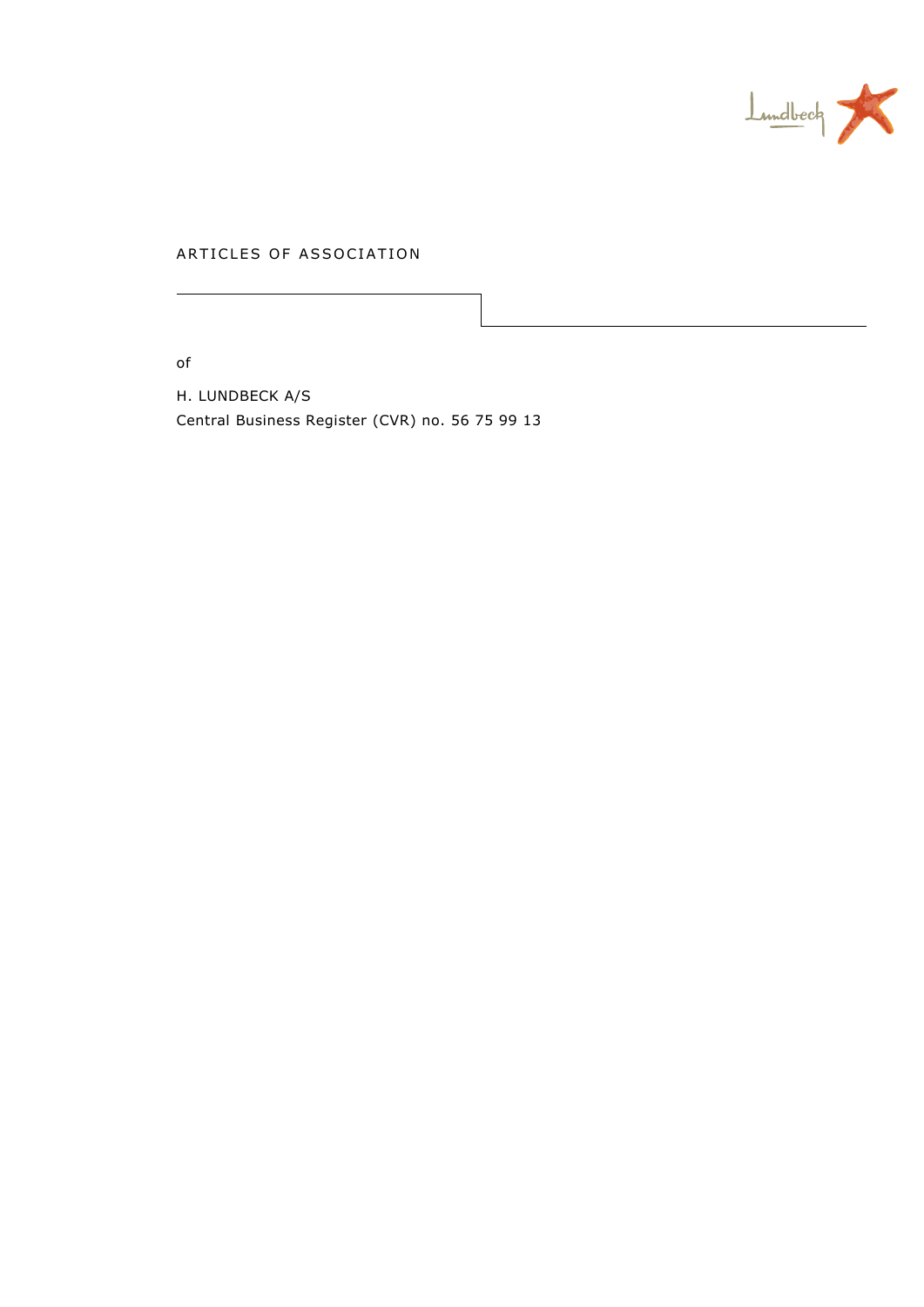

### ARTICLES OF ASSOCIATION

#### 1. **Name**

- 1.1 The Company's name is H. Lundbeck A/S. The Company also carries on business under the name of Kefalas A/S.
- 1.2 The Company's corporate language is English.

### 2. **Objects**

2.1 The objects for which the Company is established are to carry on business within the fields of research in and manufacture and sale of pharmaceuticals, chemicals and the like, and to undertake, perform and carry on all such other things as the Board of Directors deems incidental, conducive or ancillary to the attainment of such objects. The Company is committed to conducting its business in a financially, environmentally and socially responsible manner.

### 3. **Capital and Shares**

- 3.1 The Company's share capital is DKK 995,741,110 divided into DKK 199,148,222 A-shares and DKK 796,592,888 B-shares. The share capital is divided into shares of DKK 1 or any multiple thereof. The Articles of Association contain special rules as to increase of the share capital (Article [3.5\)](#page-2-0), as to the preemption rights of the A-shareholders and B-shareholders in connection with an increase of the share capital (Article [3.6\)](#page-2-1), as to increase of the B-share capital by in-kind contribution (Article [3.7\)](#page-2-2) and as to the voting rights carried by Ashares and B-shares (Article [10.6\)](#page-8-0). In other respects, no shares shall carry special rights.
- 3.2 The shares shall be registered in the names of the holders and shall be entered in the Company's register of shareholders. The Company's register of shareholders shall be kept by Computershare A/S, Central Business Register (CVR) no. 27 08 88 99, which has been appointed keeper of the register of shareholders on behalf of the Company.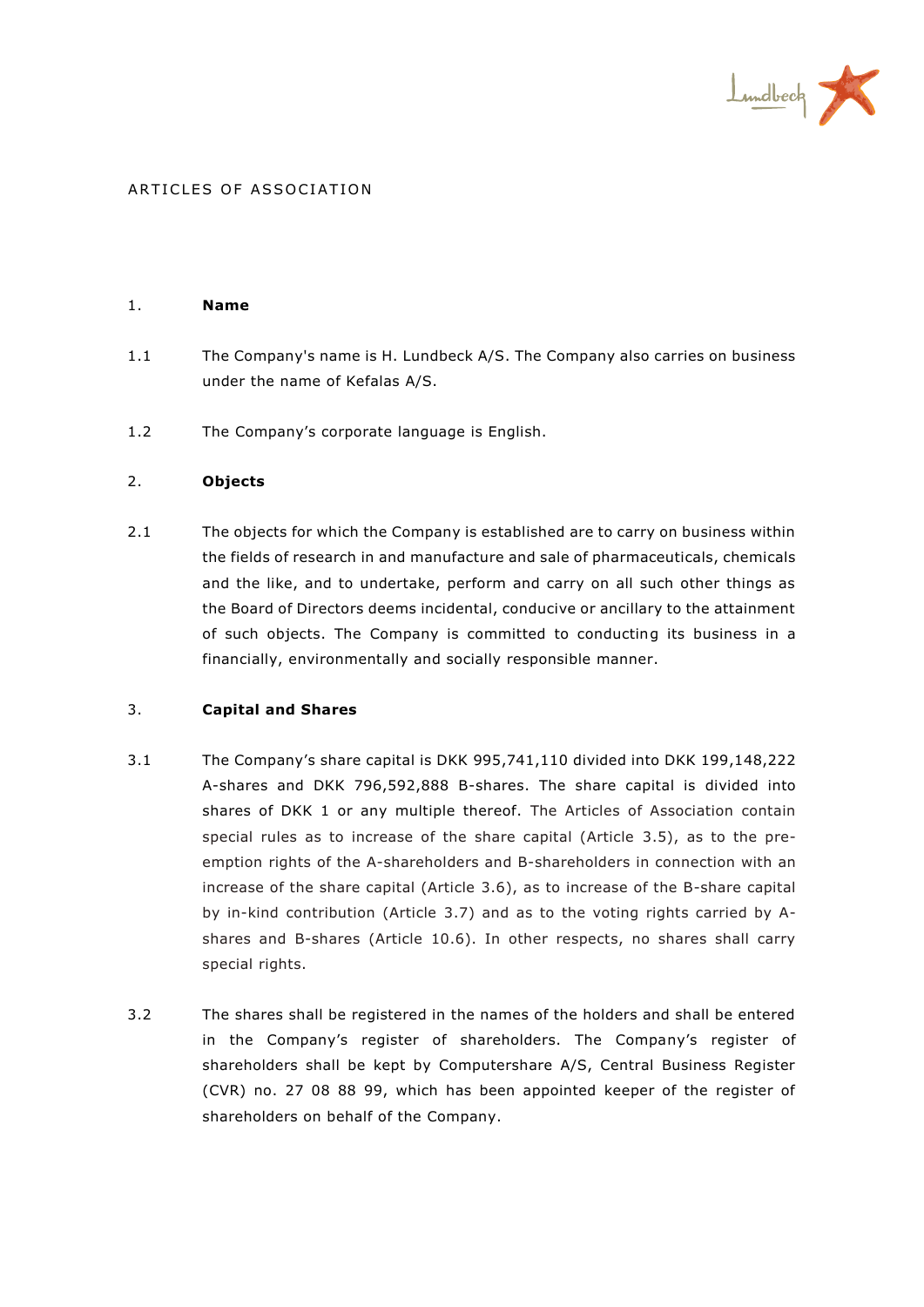

- 3.3 The shares shall be negotiable instruments and shall not be subject to restrictions on transferability.
- 3.4 The shares shall be issued through VP SECURITIES A/S, Central Business Register (CVR) no. 21 59 93 36. All rights attaching to the shares shall be notified to VP SECURITIES A/S in accordance with the applicable rules.
- <span id="page-2-0"></span>3.5 Increase of the share capital by cash contribution may only be effected through an increase of the A-share capital and B-share capital in the existing nominal ratio between the two share classes or through an increase of the B-share capital only.
- <span id="page-2-1"></span>3.6 In the event of an increase of the A- and B-share capital by cash contribution with pre-emption rights for the existing shareholders, the shareholders shall have pre-emption rights to the shares in the respective share classes in proportion to their shareholding of the share class concerned. In the event of an increase of the B-share capital only, all shareholders shall have pre-emption rights to the new B-shares in proportion to their aggregate shareholding.
- <span id="page-2-2"></span>3.7 Increase of the share capital by in-kind contribution, including as consideration for the Company's acquisition of an existing business or other assets or by means of conversion of debt, may only be effected through an increase of the B share capital.

### 4. **Authority to Implement Capital Increases**

<span id="page-2-3"></span>4.1 The Board of Directors is authorised, for the period until 8 June 2027, to increase, in one or more rounds, the Company's share capital by cash contribution by a nominal amount of up to DKK 99,574,111 with pre-emption rights for the Company's existing shareholders. A capital increase shall be effected by issuance of A- and B-shares in the existing nominal ratio between the two share classes or by issuance of B-shares only. In the event of a proportional increase of the A- and B-share capital, all shareholders shall have pre-emption rights to the shares in the respective share classes in proportion to their shareholding of the share class concerned. In the event of an increase of the B-share capital only, all shareholders shall have pre-emption rights to the new B-shares in proportion to the shareholders' aggregate shareholding.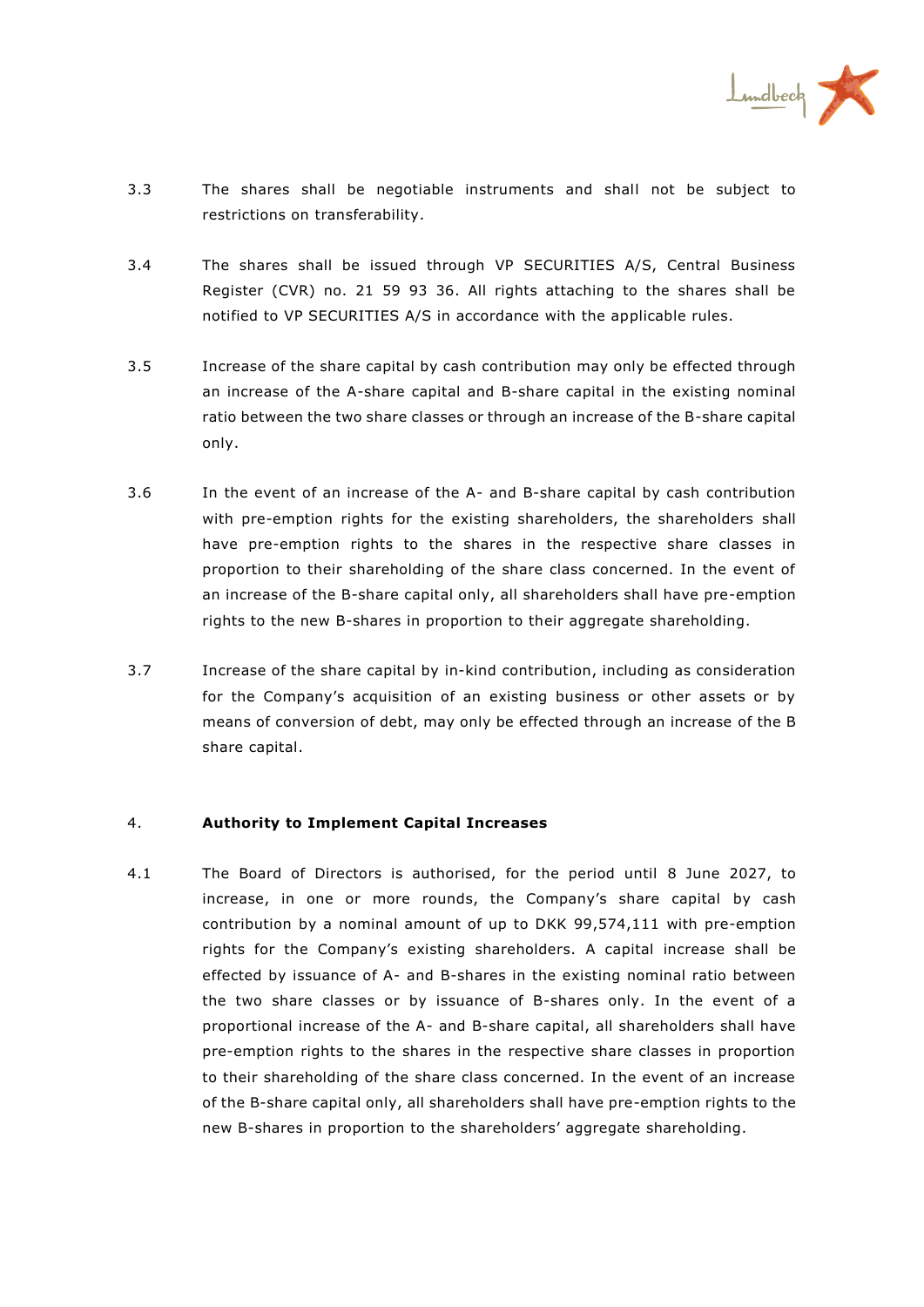

- <span id="page-3-1"></span>4.2 The Board of Directors is authorised, for the period until 8 June 2027, to increase, in one or more rounds, the Company's share capital by cash contribution by a nominal amount of up to DKK 99,574,111 without pre-emption rights for the Company's existing shareholders. A capital increase shall be effected by issuance of A- and B-shares in the existing nominal ratio between the two share classes or by issuance of B-shares only. The new shares shall be issued at market price.
- <span id="page-3-0"></span>4.3 The Board of Directors is authorised, for the period until 8 June 2027, to increase, in one or more rounds, the Company's B-share capital by in-kind contribution, including as consideration for the Company's acquisition of an existing business or other assets, by a nominal amount of up to DKK 99,574,111 without pre-emption rights for the Company's existing shareholders. The new B-shares shall be issued at market price.
- 4.4 The authorisations of the Board of Directors under Articles [4.1](#page-2-3)–[4.3](#page-3-0) can in the aggregate only be exercised to increase the share capital by a maximum nominal amount of DKK 99,574,111.
- 4.5 All new shares issued under Articles [4.1,](#page-2-3) [4.2](#page-3-1) and [4.3](#page-3-0) shall be negotiable instruments and shall be registered in the names of the holders in the register of shareholders. In connection with any future increases of the share capital, the same pre-emption rights shall apply to the new shares as to the existing shares. The provisions on shares in these Articles shall also apply.

The new shares shall carry the right to dividends and other rights in the Company as from the time determined by the Board of Directors, but no later than 12 months after the registration of the capital increase.

4.6 The Board of Directors is authorised to stipulate the detailed terms and conditions governing capital increases under the authority given above. The Board of Directors is also authorised to amend these Articles of Association as required in connection with its use of such authority.

# 5. **Management**

5.1 The Company is managed by a Board of Directors consisting of four (4) to eight (8) members elected by the general meeting to hold office for one-year terms.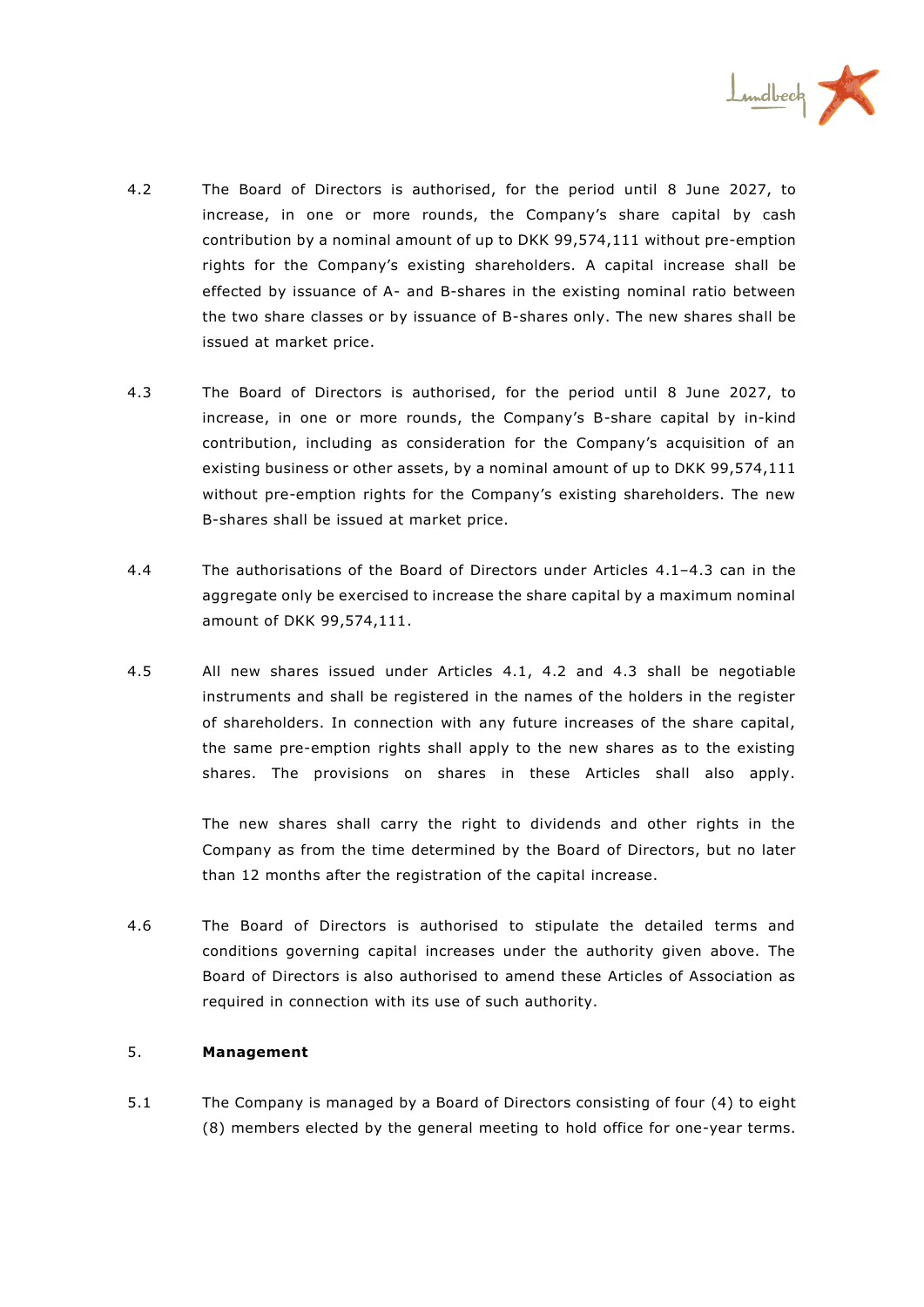

The board members are eligible for re-election. In addition to the members elected by the general meeting, the employees of H. Lundbeck A/S and its subsidiaries shall elect a number of members to the Board of Directors in accordance with the Danish Companies Act (*selskabsloven*) in force from time to time.

- 5.2 The Board of Directors shall elect a Chairman and a Deputy Chairman from among its members. All business transacted by the Board of Directors shall be decided by a simple majority of votes. In the event of an equality of votes, the Chairman, and in his absence the Deputy Chairman, shall have a casting vote.
- 5.3 The Board of Directors shall adopt rules of procedure governing the performance of its duties.
- 5.4 Minutes of the proceedings at meetings of the Board of Directors shall be entered in a minute book and shall be signed by all board members present at the meeting.
- 5.5 The Board of Directors shall appoint a Board of Management consisting of two to six members to be responsible for day-to-day operations.

# 6. **Power to Bind the Company**

6.1 The Company shall be bound by the joint signatures of four members of the Board of Directors, or by the joint signatures of two members of the Board of Management, or by the joint signatures of one member of the Board of Directors and one member of the Board of Management.

# 7. **General Meetings**

7.1 General meetings shall be held in the Capital Region of Denmark. General meetings shall be convened by the Board of Directors giving no less than three weeks' and no more than five weeks' notice on the Company's website and – if the meeting is not convened electronically as provided by Article  $16 - by$ announcement in one or more national Danish newspapers at the discretion of the Board of Directors, and, where requested, notice shall also be provided in writing to shareholders registered in the register of shareholders. The Board of Directors may also give notice of general meetings in foreign newspapers or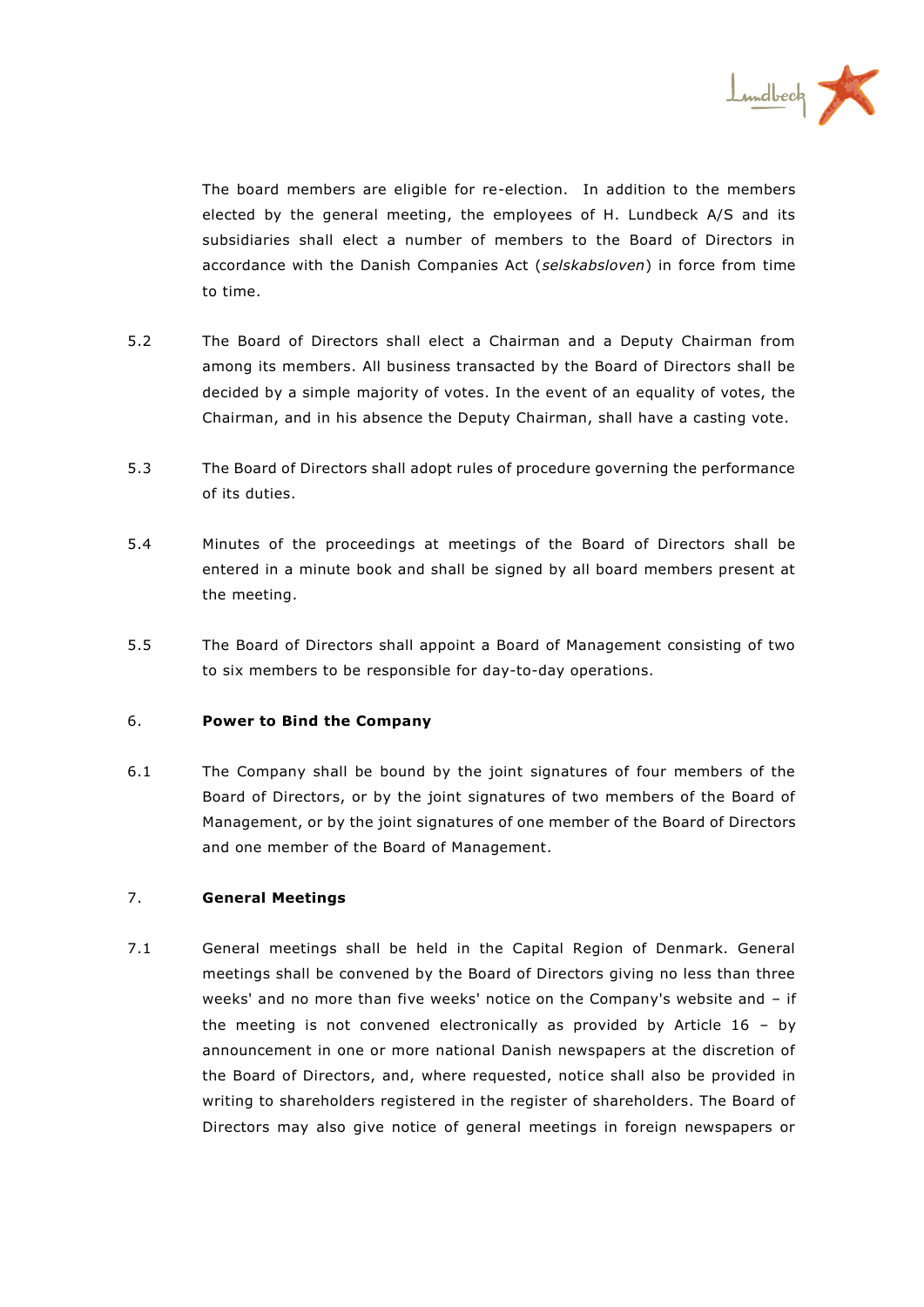

magazines distributed internationally. The notice shall set out the time and place of the meeting, the agenda, and the essential contents of any proposed amendments to these Articles of Association. However, the notice shall include the full text of any proposed resolution amending these Articles under sections 77(2), 92(1), 92(5), 107(1) or 107(2) of the Danish Companies Act. The notice shall also contain: 1) information on the amount of the share capital and the shareholders' voting rights; 2) a clear and accurate description of the procedures to be followed by the shareholders in order to attend and vote at the general meeting as provided by section 97(2) of the Danish Companies Act; 3) the date of registration as provided by section 84(1) of the Act, explaining the effect of such date for the shareholders; 4) instructions on where and how to obtain the full and unabridged text of any documents to be submitted to the general meeting, including the agenda and the full text of all proposals; and 5) the website on which the information referred to in Article 7.4 will be made available.

- 7.2 The annual general meeting shall be held once every year before the end of April. The date of any general meeting shall be announced on the Company's website no later than eight weeks before the meeting. All shareholders are entitled to have specific issues considered at general meetings, subject to submitting a written request to such effect to the Board of Directors in time for the issue to be included on the agenda of the meeting. Any request made no later than six weeks before the date of the general meeting shall be deemed submitted in time for the issue to be included on the agenda. This time limit shall be announced on the Company's website no later than eight weeks before the date of the general meeting.
- 7.3 Extraordinary general meetings to consider specific issues shall be convened by the Board of Directors within two weeks of receipt at the Company's office of a written request to such effect from shareholders representing 5% of the share capital.
- 7.4 No later than three weeks before the date of any general meeting, the following information shall be published on the Company's website: 1) the notice convening the general meeting; 2) the total number of shares and voting rights at the date of the notice; 3) all documents to be submitted to the general meeting, including, in the case of the annual general meeting, the audited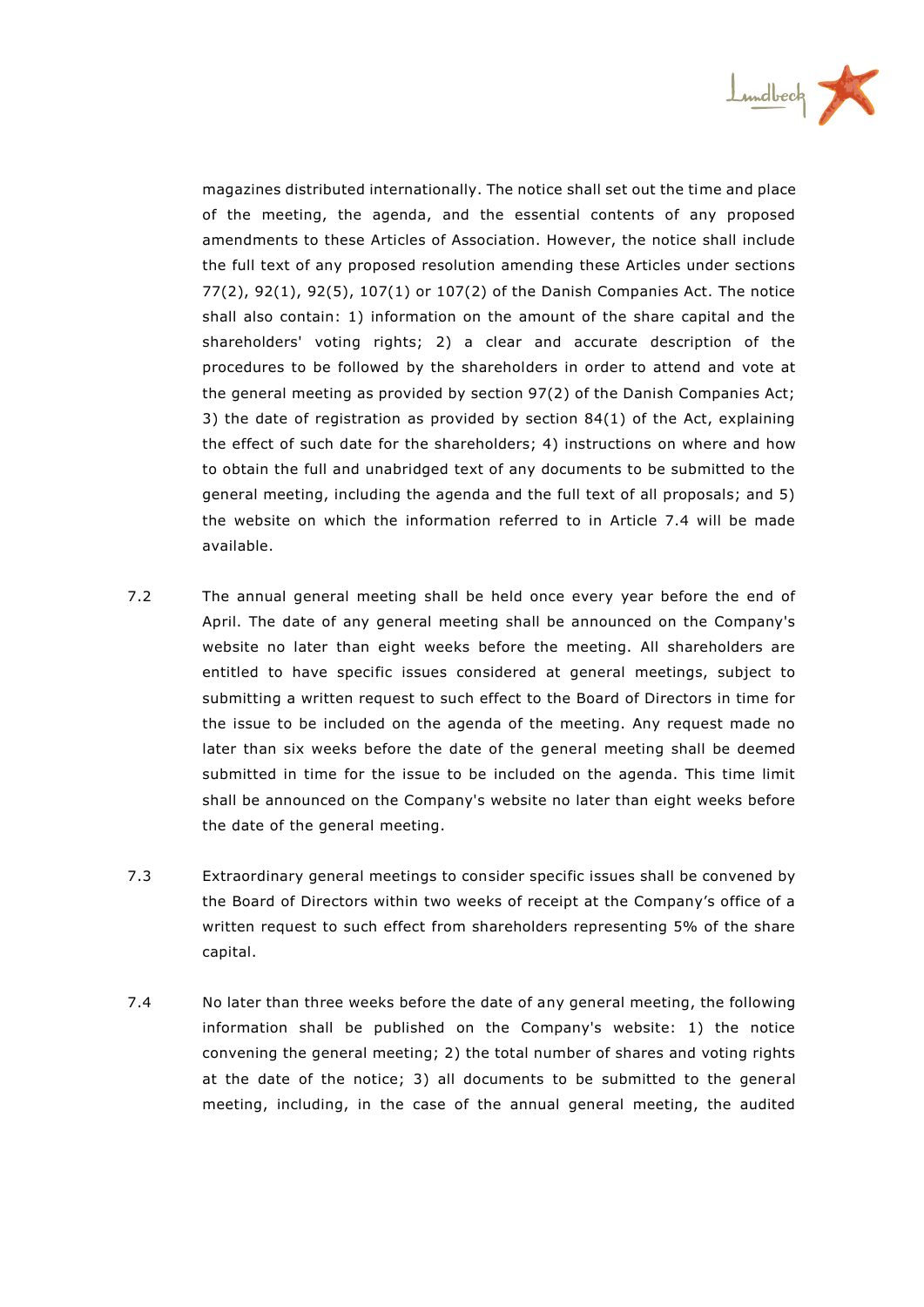

annual report; 4) the agenda and the full text of all proposals to be submitted to the meeting; and 5) postal and proxy voting forms.

- 7.5 General meetings may by decision of the Board of Directors be held as completely electronic general meetings without physical attendance. Shareholders may attend such general meetings via the internet, on the Company's website, by conference call, or on any other medium offering the same functionality.
- 7.6 General meetings shall be held in Danish or English as decided by the Board of Directors.
- 7.7 All documents prepared for the purpose of a general meeting in connection with or after the general meeting shall be in English and, if so decided by the Board of Directors, in Danish.

### 8. **Agenda**

- 8.1 The agenda of the annual general meeting shall include:
	- a. Report of the Board of Directors on the Company's activities during the past year.
	- b. Presentation and adoption of the annual report.
	- c. Resolution on the appropriation of profit or loss as recorded in the adopted annual report.
	- d. Presentation of and advisory vote on the Remuneration Report
	- e. Election of members to the Board of Directors.
	- f. Approval of remuneration for the Board of Directors for the current financial year.
	- g. Election of one or two state-authorised public accountants.
	- h. Any proposal by shareholders or the Board of Directors.
	- i. Any other business.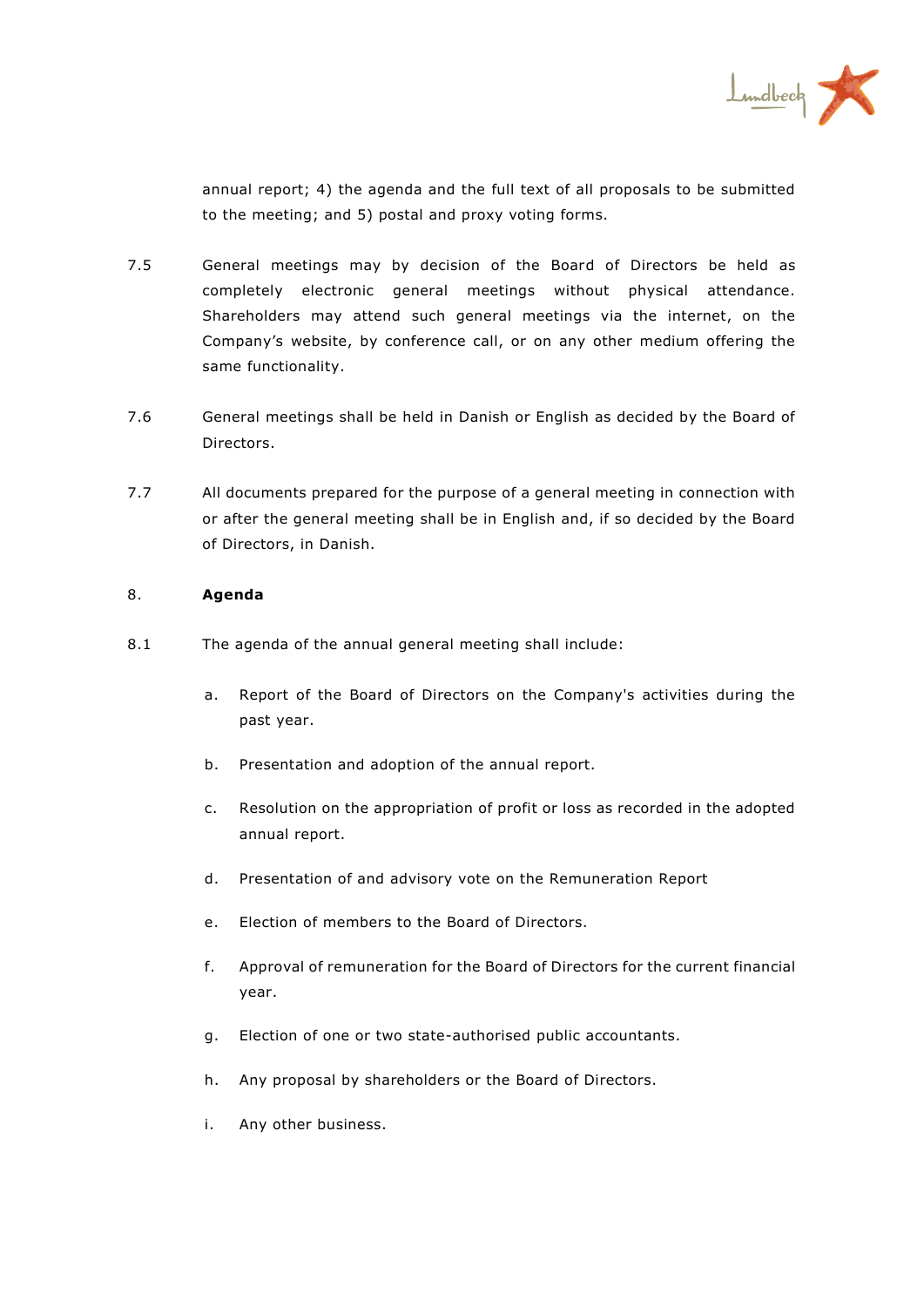

### 9. **Proceedings and Voting**

- 9.1 Proceedings at general meetings shall be presided over by a chairman appointed by the Board of Directors. The chairman shall decide all matters relating to the transaction of business, voting and its outcome.
- 9.2 All business transacted by general meetings shall be decided by a simple majority of votes, unless special rules on representation and majority are provided by these Articles or the Danish Companies Act.

### 10. **Admission, Proxies and Voting Rights**

- 10.1 All shareholders are entitled to attend general meetings subject to having obtained an admission card upon presentation of proper identification no later than three days before the date of the meeting. Admission cards shall be provided to shareholders with voting rights under Article 10.4.
- 10.2 Shareholders may attend general meetings in person or by proxy and together with an adviser. Voting rights may be exercised by proxy holders who have received an admission card to attend the general meeting on behalf of their principal upon presentation of a written and dated instrument of proxy. However, proxy instruments issued to the Board of Directors shall be valid only for one particular general meeting for which the agenda is known in advance, and may not be given for more than one year.
- 10.3 All general meetings shall be open to representatives of the press who have obtained an admission card upon presentation of a press card.
- 10.4 All shareholders who are registered in the register of shareholders no later than one week before the date of the general meeting, or have given notice to the Company of the acquisition of their shares and have established good title to them for the purpose of registration in the register of shareholders no later than one week before the meeting, are entitled to vote at general meetings.
- 10.5 All shareholders with voting rights under Article 10.4 may vote by post. Postal voting forms shall be available on the Company's website no later than three weeks before the date of the general meeting. Postal votes shall reach the Company no later than 12 noon one business day before the general meeting.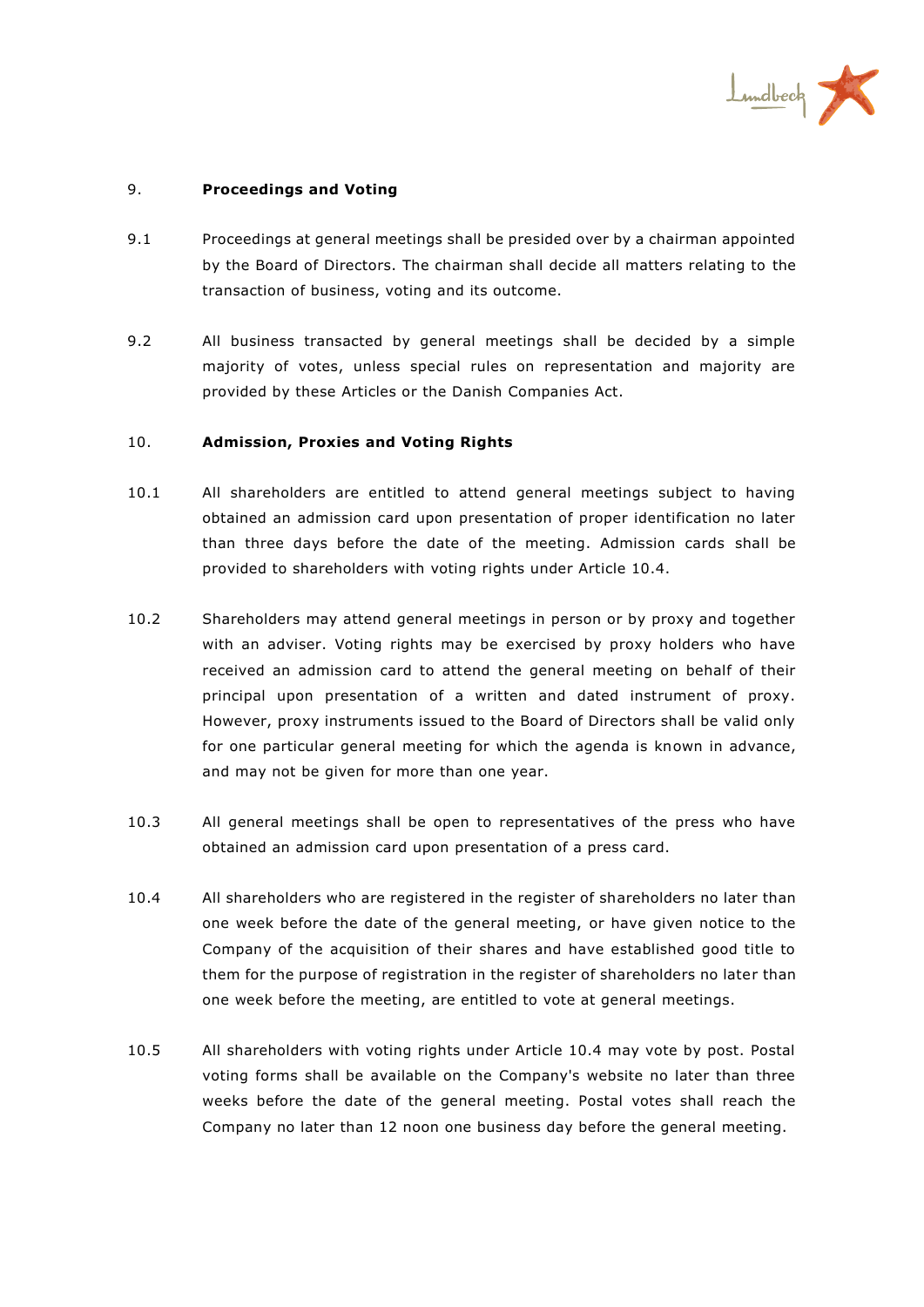

<span id="page-8-0"></span>10.6 Each A-share of a nominal amount of DKK 1 shall carry ten votes and each Bshare of a nominal amount of DKK 1 shall carry one vote.

### 11. **Minute Book**

11.1 Brief minutes of the proceedings at general meetings shall be entered in a minute book approved by the Board of Directors and shall be signed by the chairman of the meeting and the members of the Board of Directors present at the meeting. The minutes and the results of voting shall be made available on the Company's website no later than two weeks after the date of the general meeting.

### 12. **Dividends**

- 12.1 Any distribution of dividends out of the Company's funds shall be based on the annual report last approved by the general meeting.
- 12.2 Dividends shall be paid by transfer to the accounts specified by the shareholders in accordance with the rules governing VP SECURITIES A/S.
- 12.3 Any dividend remaining unclaimed five years after the due date of payment shall accrue to the Company.

### 13. **Auditing**

13.1 The Company's annual report shall be audited by one or two state-authorised public accountants elected by the general meeting.

### 14. **Annual Report**

- 14.1 The Company's financial year shall be the calendar year.
- 14.2 The annual report shall be prepared in a clear and readily understandable form in accordance with applicable law and shall give a true and fair view of the Company's assets and liabilities, financial position, and results.
- 14.3 The Company's annual report shall be prepared in English only.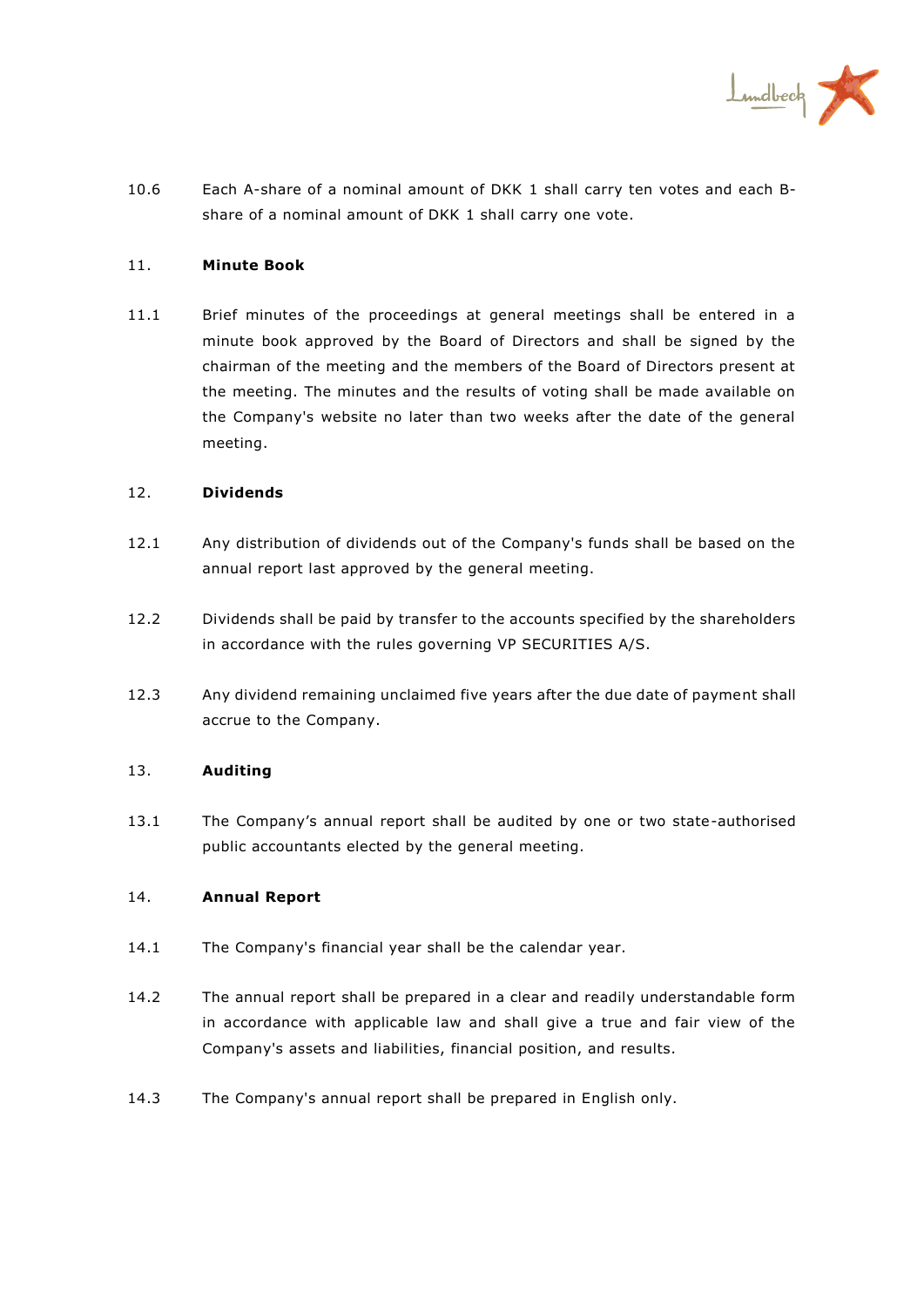

# 15. **Public Availability**

15.1 These Articles of Association and the last approved annual report are available to the public, and copies can be obtained on the Company's website, [www.lundbeck.com.](http://www.lundbeck.com/)

### 16. **Electronic Communications**

- 16.1 All communications from the Company to the individual shareholders may be sent electronically by e-mail, and general messages will be available to the shareholders on the Company's website, www.lundbeck.com, unless otherwise provided by the Danish Companies Act. The Company may at any time choose to communicate by regular post.
- 16.2 Accordingly, notices convening annual and extraordinary general meetings, including the full text of any proposed resolutions amending these Articles of Association, the agenda of meetings, subscription lists, annual reports, stock exchange announcements, admission cards, and any other general information from the Company to the shareholders may be sent by e-mail. Except for admission cards for general meetings, the above documents will also be available on the Company's website, www.lundbeck.com.
- 16.3 The Company shall request registered shareholders to provide an electronic address to which notices, etc. may be sent. Each shareholder shall be responsible for ensuring that the Company has the correct e-mail address. All communications from shareholders to the Company may be sent electronically by e-mail to information@lundbeck.com.
- 16.4 Additional information about system requirements and the procedure for electronic communications are available to shareholders on the Company's website, [www.lundbeck.com.](http://www.lundbeck.com/)

# 17. **Company Announcements**

17.1 Company announcements are prepared in English and, if so decided by the Board of Directors, in Danish.